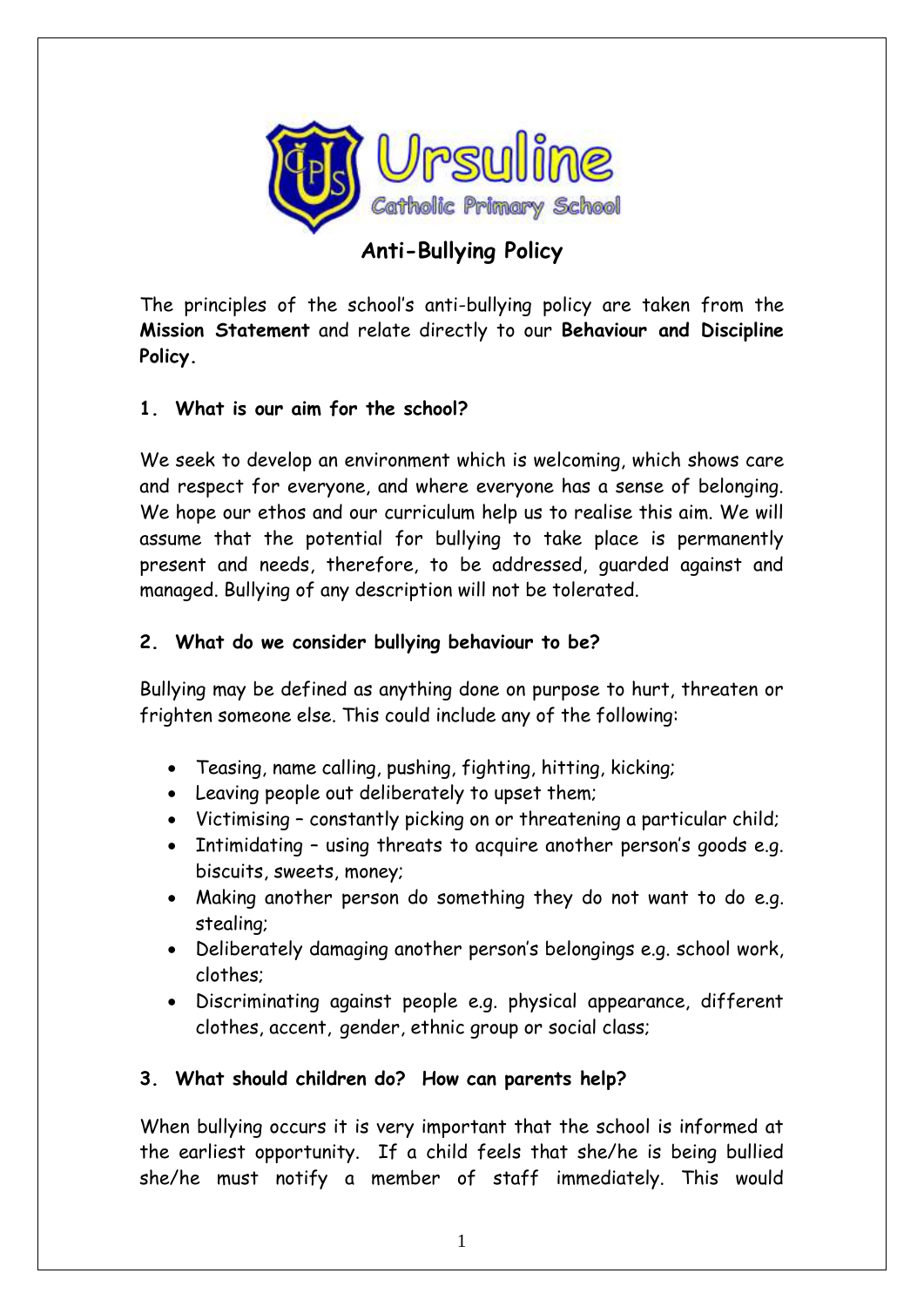presumably be the class teacher, but could also be the teacher on duty if the bullying occurs during playtime. If a child feels that she/he is being bullied during lunchtime, she/he must notify a Lunchtime Supervisor. If she/he feels nervous about approaching the teacher on duty or a Lunchtime Supervisor she/he may ask a friend to act on her/his behalf. It may be, of course, that parents find out about bullying before the school does, in which case they should notify the school straight away. We urge parents to encourage their children to report bullying immediately. The earlier we know about it, the better chance we have of stopping it, and resolving the causes of it. Reports of bullying will not be dismissed as 'telling tales'. We aim to move children away from the idea of 'grassing'. If a child is bullied she/he is entitled to complain. It is the child who bullies who is at fault and she/he alone is responsible for the consequences.

#### **4. How will the school respond?**

Initially reports of bullying will be dealt with by the class teacher. If a child notifies the teacher on duty (either personally or through a friend) that she/he is being bullied, it is the responsibility of the teacher on duty to notify the class teacher. At lunchtime, the lunchtime supervisors must notify the Head Teacher of any such reports of bullying. The Head Teacher will, in turn, notify the class teacher. The class teacher must keep a record of all incidents of bullying and inform the Head Teacher of the action she/he has taken. The Head Teacher will decide whether or not the class teacher alone is to continue with the case. If not, the Head Teacher will work in co-operation with the class teacher. Whether reports of bullying are dealt with by the class teacher or the Head Teacher, there are set guidelines which are to be adhered to for dealing with children who have, allegedly, been bullying. Accurate records will be kept of all incidents of bullying.

#### **5. Guidelines for dealing with pupils who report that they have been bullied**

In this situation the teacher involved should:

- Attend to what is said without displaying shock or disbelief; be patient; wait during any silences; prompt gently;
- Accept what is said (the allegation may be false); keep an open mind;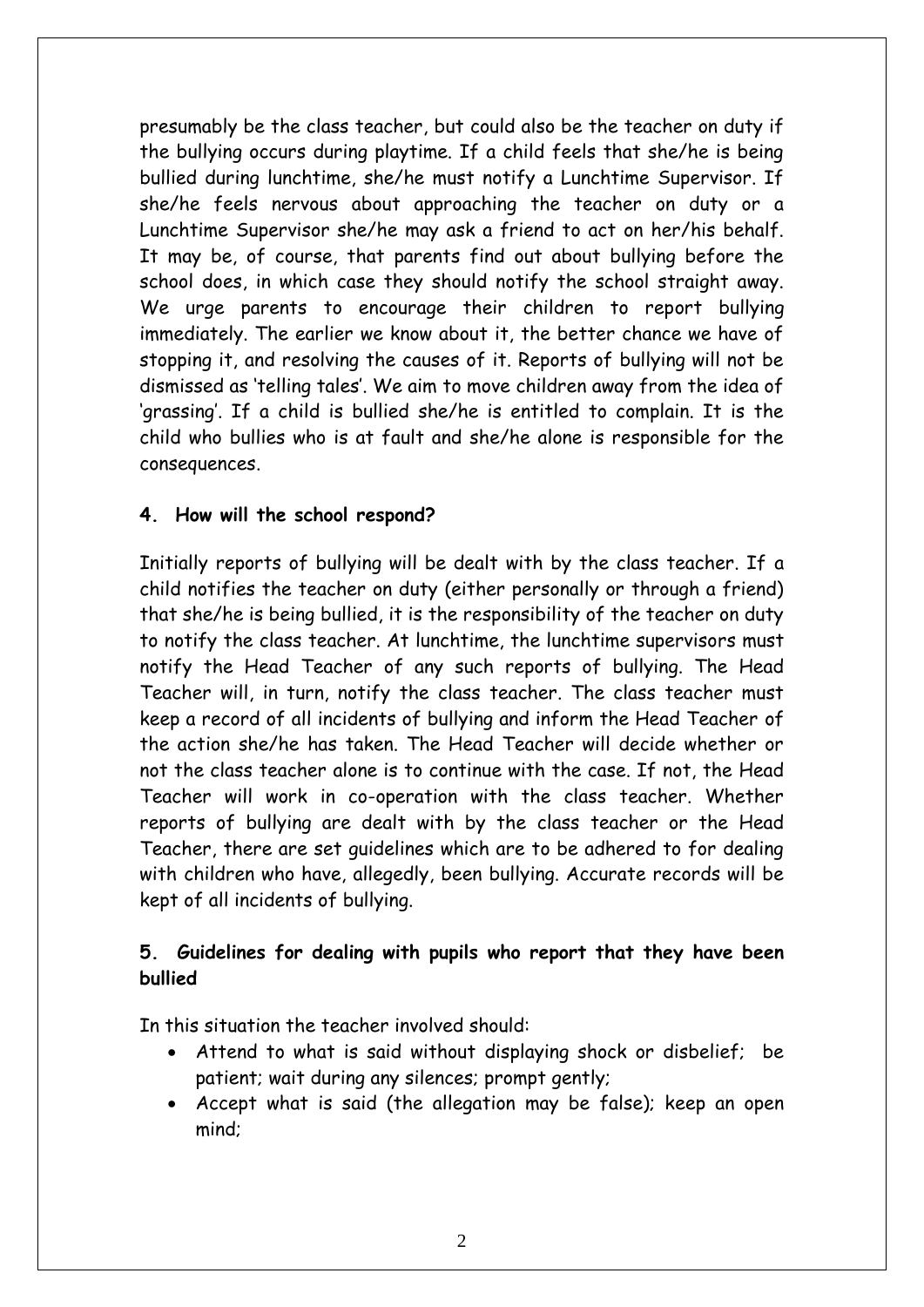- Record the date, time, place, any noticeable non-verbal behaviour, and the words used by the pupil (not his/her interpretations or assumptions);
- Reassure the pupil that she/he was right to report the bullying; avoid any promises of confidentiality (it may be necessary to refer to others, e.g. other staff, parents etc);
- Ask open questions, e.g. 'anything else to tell me?', avoid leading questions, e.g. 'what did she/he do next?' (this assumes she/he did);
- Avoid any personal criticism of the pupil who has allegedly bullied; refer only to their behaviour;
- Explain what she/he will do and who she/he will talk to next.

# **6. Guidelines for dealing with pupils who have been accused of bullying**

In this situation the teacher involved should:

- Adopt a non-blame stance; remember there are two sides to every story; remember each case is different;
- Request information, e.g. ask 'what happened?';
- Isolate pupils, if a group of them are involved, at strategic points around the school to prevent any collusion on their part;
- Avoid the word 'bully'; refer always to 'bullying behaviour';
- Insist that the bullying behaviour stops immediately;
- Resolve the conflict, e.g. ask 'what can you do to improve things?'….'what do you suggest?'
- Secure some form of recompense and/or an apology;
- Explain what she/he will do and who she/he will talk to next

# **7. Action to be taken to stop bullying behaviour recurring**

In dealing with cases of bullying we aim to:

- **. STOP** the bullying behaviour;
- **. RE-EDUCATE** those who bully, changing attitudes and behaviour for the future;
- **. RECONCILE** the pupils involved, if possible.

Ideally the children involved will be friends, but we can neither demand nor expect this. In fact we may have to accept that they do not like each other. However, they will not be advised to avoid each other. That is too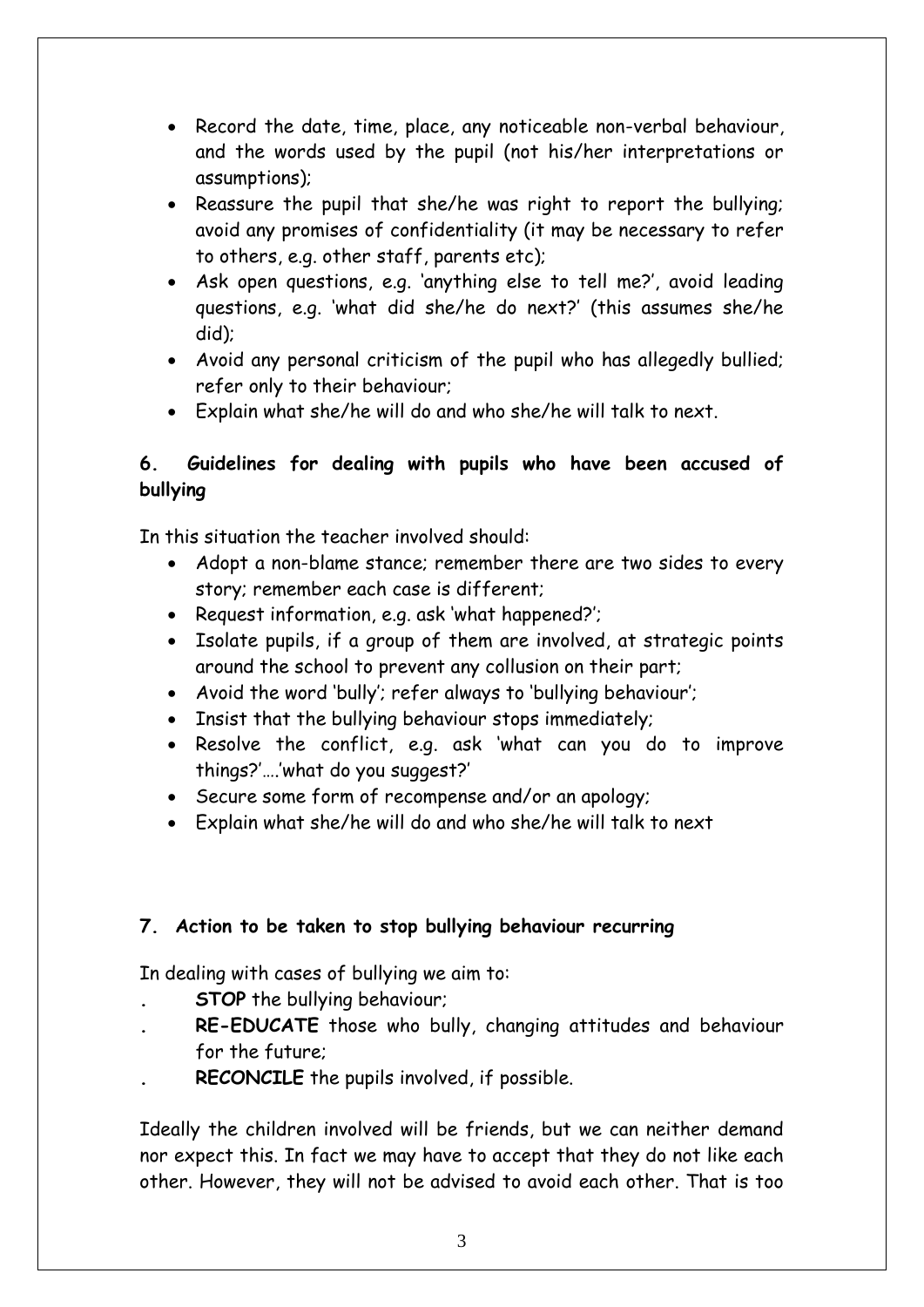much to expect, and creates its own tension. The objective of reeducation is to restore the mutual respect which was absent when the bullying behaviour occurred, in other words 'to live and let live'. To this end, and provided the victim agrees, both side may be brought together.

Each case will be monitored to ensure that there is no recurrence of the bullying behaviour. This monitoring will be carried out either by the class teacher or, where appropriate, by the Head Teacher in co-operation with the class teacher.

This may take the form of review meetings which will be arranged with the children involved.

It must be emphasised that any sanctions taken against children who bully must be fair and just and must serve the above 'three aims' (i.e. 'stop', 're-educate', 'reconcile').

The following sanctions may be deemed appropriate, depending upon the seriousness of the case:

- Playtime/lunchtime detentions;
- Lunchtime exclusion(s) i.e. parents will be required to make alternative arrangements out of school;
- Exclusion from school for a fixed period. According to the law, children can be excluded from school for up to 15 days per term.
- Permanent exclusion.

These sanctions can only be imposed by the Head Teacher. The Governing Body would be consulted in the event of an exclusion (fixed or permanent, but not necessarily lunchtime).

#### **8. Consulting with parents of children who are bullied**

Each case of bullying is different and the seriousness of it may vary from case to case. However, the Head Teacher will contact parents immediately if the school's procedures indicate that their child is the victim of bullying of any description. What will follow in the way of further contact depends entirely on the nature and seriousness of the bullying in question.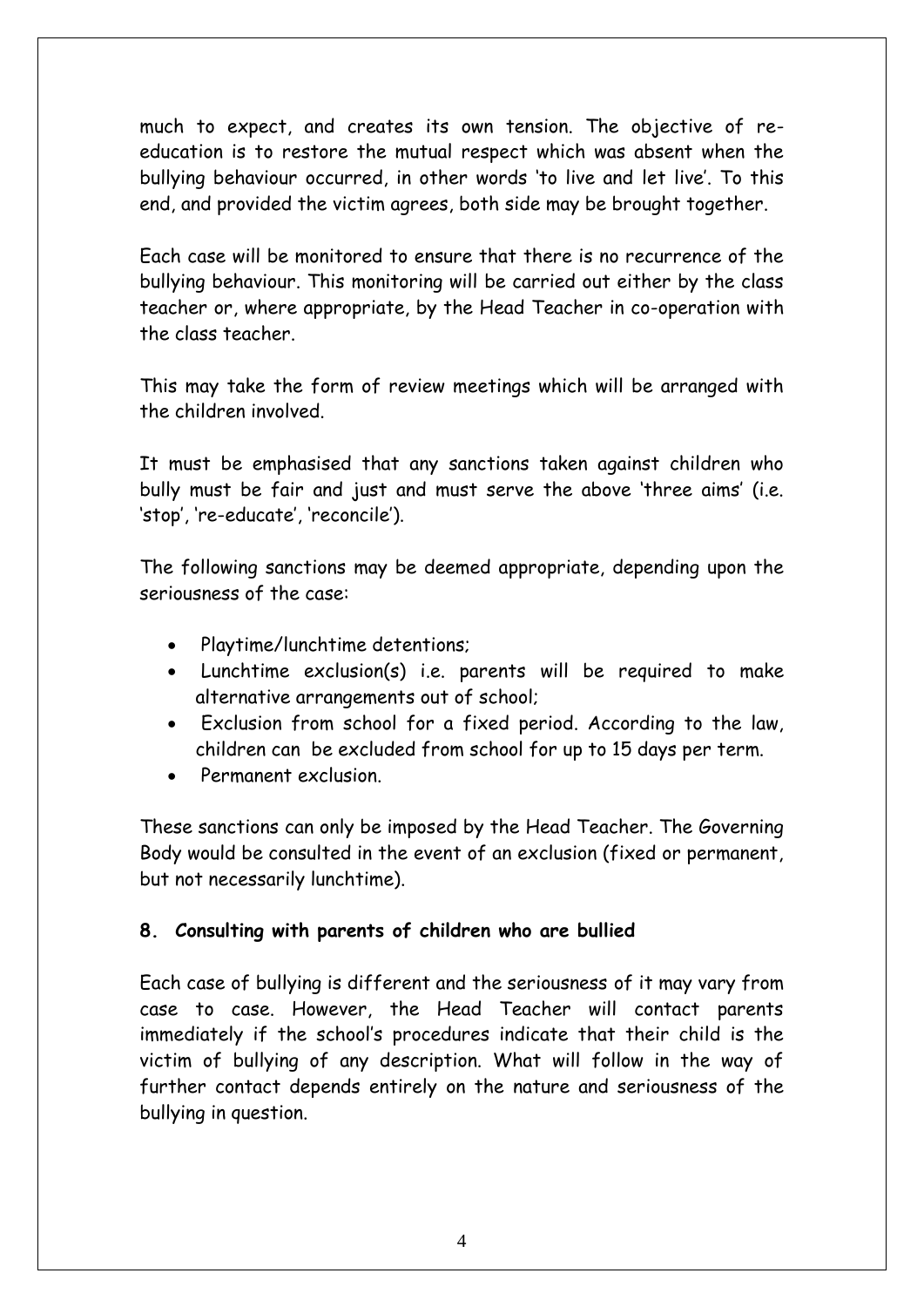If parents are asked to come into school they will be seen by the Head Teacher. Initially they will be seen and then subsequently, if appropriate, with their child.

The Head Teacher will pass on to the parents all the details that they know about the case. They will also explain the action they intend to take.

The school will contact the parents regularly to keep them up to date on the monitoring process. The school will also welcome any contact from the parents in this respect.

## **9. Consulting with parents of children who have bullied**

The Head Teacher will contact parents immediately if the school's procedures indicate that their child has been responsible for bullying of any description. The degree of further contact and action taken depend entirely on the nature and seriousness of the bullying in question.

If parents are asked to come into school they will be seen by the Head Teacher. Initially they will be seen alone and then subsequently, if appropriate, with their child.

Our assumption is that the potential for bullying to take place is permanently present. It is an anti-social form of behaviour which many people are capable of. Children may lack the maturity to appreciate the damage that bullying can do. We urge parents not to feel stigmatised by the situation. We appreciate that it can be distressing for a parent to find that their child has been bullying, but ask that they work with us, not simply to punish their child, but to alter their child's behaviour for the better.

The Head Teacher will pass on to the parents all the details that they know about the case. They will also explain the action they intend to take. It is very important that the school is supported by the parents in its actions. Parents will be reminded that the school will not tolerate bullying.

We will ask parents if there is anything upsetting their child which may be triggering the bullying behaviour. This will help the school in the steps it takes to stop the bullying behaviour recurring.